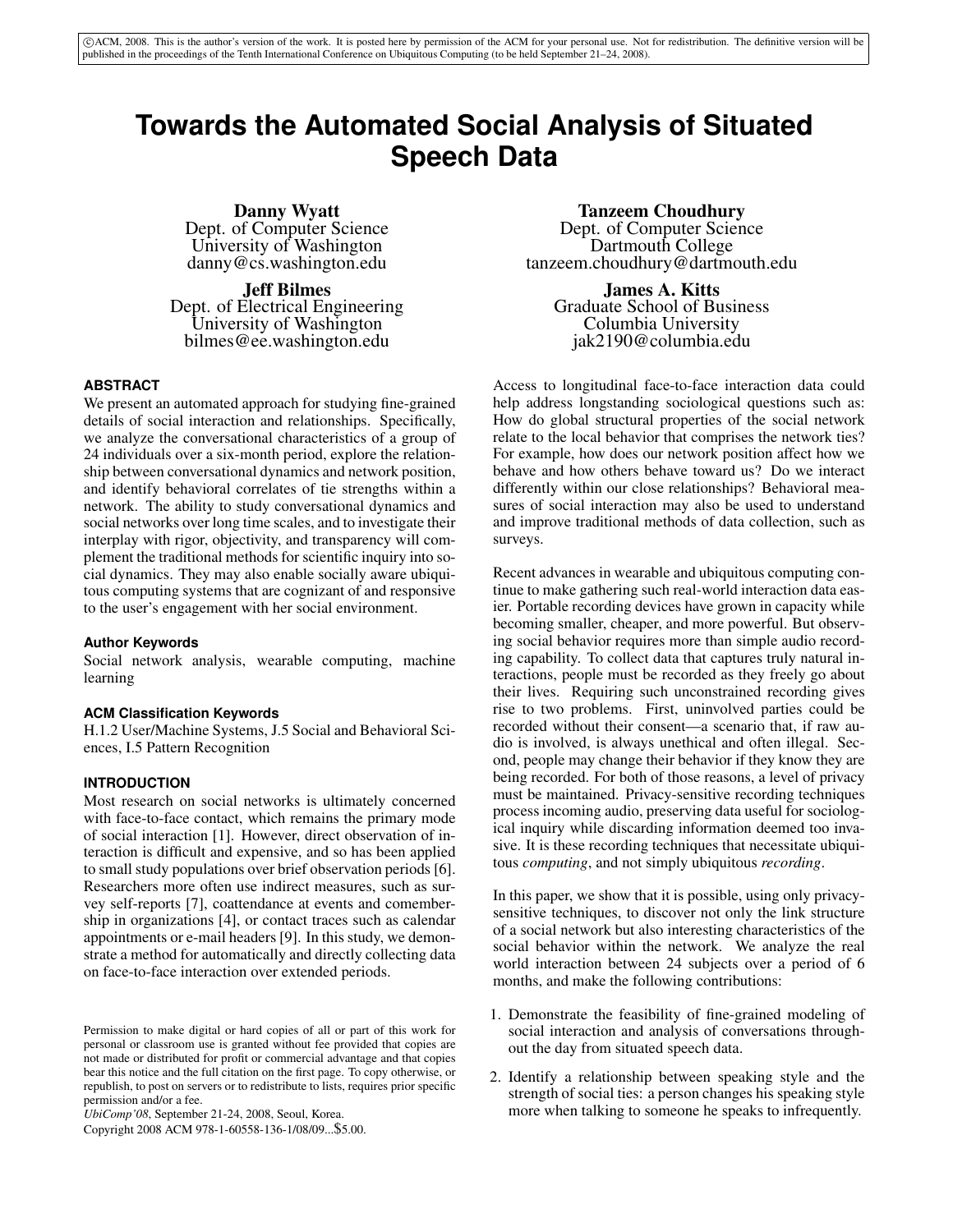

Figure 1. The data collection kit worn by each subject.

3. Establish a link between speaking style and network position by discovering correlations between a person's network centrality and how much others deviate from their normal speaking style in conversing with her.

We begin by describing the data collection and processing system, present the experimental analysis and results, and then conclude with discussion and description of future work.

#### **THE SOCIAL NETWORK DATASET**

We have collected a social network corpus containing sensor-derived measurements of conversations within a group of 24 subjects. All were members of the incoming graduate class (total size: 27) of a single department at a large research university. Each subject wore a Multi-Sensor Board (MSB) containing 8 different sensors useful for detecting conversations, activities, and environmental context: microphone, tri-axial accelerometer, infrared and visible light, digital compass, temperature, barometric pressure, and humidity. The MSB was connected to a PDA that performed some processing of the sensor streams and stored the resulting data on an SD card. As shown in Figure 1, the PDA was carried in a small over-the-shoulder bag. The MSB was clipped to the bag's strap at the position of a lapel mic. A complete description of the device can be found in [2].

Data were collected during working hours for one week per month over the 9 month course of an academic year. For the analysis in this paper, we consider only the 6 consecutive months with the most time recorded (3,021 hours). Subjects also submitted surveys at the end of each data collection episode, reporting on their interactions with other participants during the previous month. Full accounts of the data collection process, resulting corpus, and difficulties encountered along the way are in [15] and [8].

#### **Privacy-sensitive speech processing**

Most speech sounds can be modeled by two separate components: (i) the source of sound generated by the vocal chords and (ii) the filter (the vocal tract: mouth, nose, etc.) that shapes the sound spectrum [10]. Prosodic aspects of speech (intonation, stress, and duration) are described by how the pitch and energy (volume) from the source change during speech. The frequency response of the filter contains information about the phonemes that are the basis for words. To reproduce speech intelligibly, information on at least three resonant peaks from the filter is required [3]. Audio processing that removes information about these peaks practically ensures that intelligible speech cannot be reconstructed. Our privacy-sensitive recording technique extracts from the raw audio a set of features that contain information about the source and the prosodic content, but not about the formants. It thus attains an intermediate level of privacy that prevents the recording of the actual words being said, while preserving information about whether and how a person is speaking.

To evaluate our ability to detect conversations, we collected 50 minutes of data from 5 people who wore our recording devices while moving around a building and entering and leaving different conversations with one another. In that data, the raw audio is saved in order to assess performance. We find that we are able to detect conversations with accuracy ranging from 96.1% to 99.2%. A full recounting of that evaluation, along with a description of the features and method we use for finding multi-person conversations and inferring who was speaking in the conversations can be found in [13].

For this paper we have added one post-processing technique to our earlier method. Once conversations are identified, we mark each participant who speaks for more than 0.5 seconds as active for the preceding 20s and following minute. If a participant is not marked as active at a given time, he is removed from the conversation. This heuristic aims to remove false positives where subjects are in the same physical location but not actively conversing (e.g. working silently in the same office, or attending a lecture).

We only detect conversations between participants wearing a device. We cannot identify or even count any non-subjects who speak with our subjects, so we cannot describe the full set of interactions for any of our participants (such as those with strangers, professors, or friends outside of school). We focus only on analyzing interaction within a bounded network of 24 students, not describing the individual ego networks of those 24 students.

# **Daily interaction patterns**

Once we have extracted conversations from the sensor data, we can begin building a picture of social interaction. Figure 2 shows histograms of the amount of speaking time grouped into 5-minute bins from 9am to 9pm. The figure includes one histogram per weekday, aggregated across all 6 monthly data collection episodes. These patterns reveal some rhythms of the week. For example, most participants were taking required graduate courses on Tuesday and Thursday and the department frequently held special events on those two afternoons. We notice more conversational activities during lunchtime and Friday afternoons when the department's weekly social event was scheduled.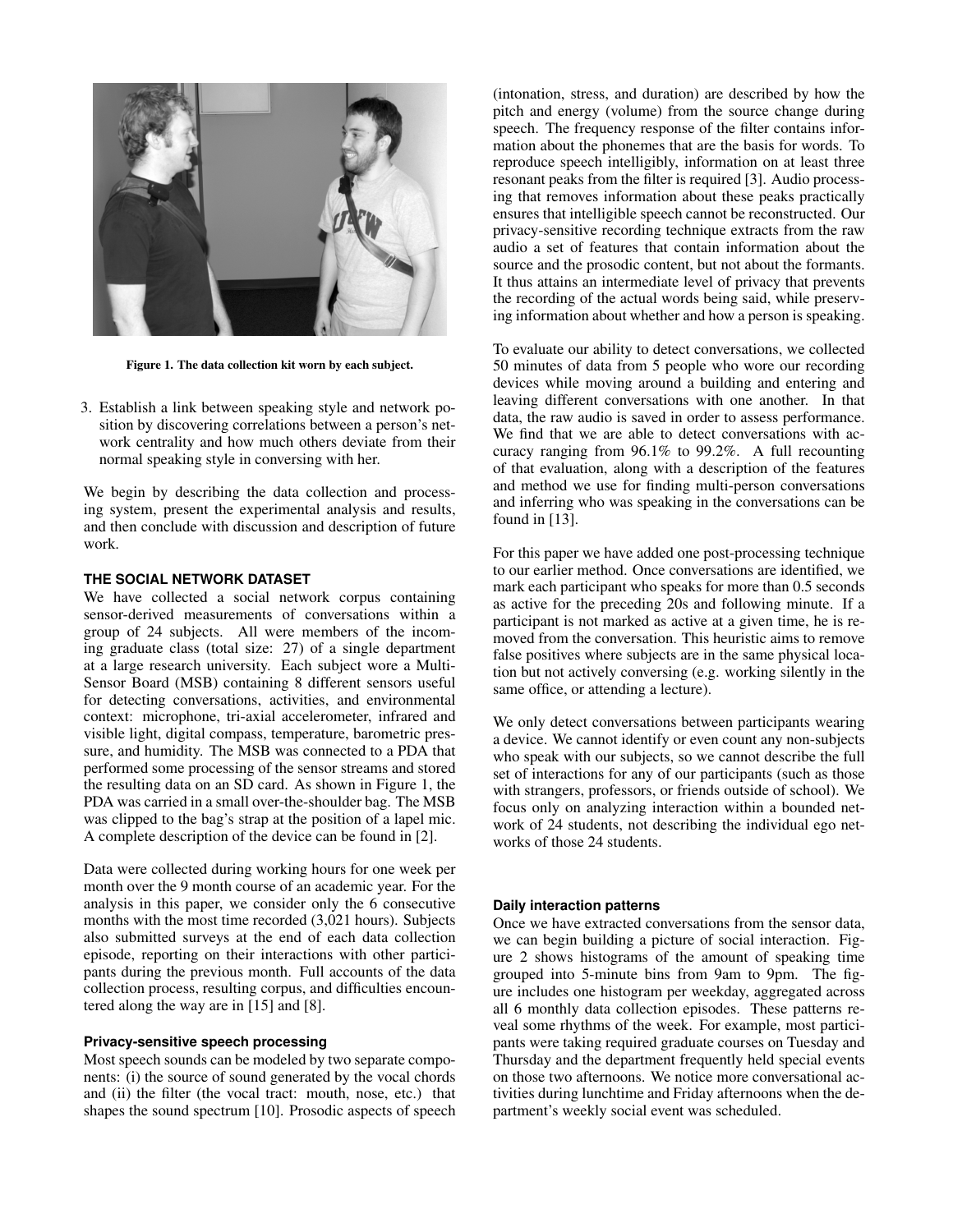

Figure 2. Histograms of person-seconds spent speaking.

#### **SOCIAL NETWORK ANALYSIS: MICRO AND MACRO**

We can also construct a network of face-to-face interaction from the extracted conversations. For the purposes of this paper, we estimate the network in the following manner: an edge exists for a pair if both subjects participate in at least 20 seconds of conversation with each other.

Although we independently assessed the accuracy of conversation detection using labeled data in controlled settings, there is no alternative source of streaming interaction data to validate the inferred networks in our subject pool. We then examine whether the inferred conversation networks correspond to meaningful social relations from the survey subjects' self-reports of their collaboration on research or homework with peers. Indeed, the agreement between each month's conversation graph and the collaboration graph ranges from 61.6% to 82.2% and the aggregate agreement across all months is 71.3%. To put the sensor-to-survey comparisons in perspective, we also considered the expected agreement between random graphs (with same density as the survey graphs) and the survey graphs. For individual months, the difference in survey agreement between the conversation graph and random ranged from 2.1% ( $p = .304$ ) to 13.9% ( $p = 1.1 \times 10^{-4}$ ). When all months are aggregated, the conversation graph agrees with the survey graph 7.1% ( $p = 6.0 \times 10^{-6}$ ) better than random. A full comparison for all months can be found in [14]. Adding a small threshold (requiring a pair to talk for a minimum amount of time) makes the difference in agreement between the random graph and the conversation graph much greater—so these comparisons are conservative.

#### **Beyond aggregate network views**

A key advantage of using ubiquitous sensing and inference tools to collect social network data is that they allow us to get not just a snapshot of the network, but also detailed records of how people interact with each other. Further, by continuously observing a group over an extended period of time,

Table 1. Correlation between change in speech features and tie strength

| Rate    |                                                            | Pitch |  | Turn Length |  | Turn Frequency |       |
|---------|------------------------------------------------------------|-------|--|-------------|--|----------------|-------|
|         |                                                            |       |  |             |  |                |       |
| $-.233$ | $1.7E-9$   $-.138$   $.0001$   $-.118$   $.0008$   $-.068$ |       |  |             |  |                | .0525 |

we can explore the relations between local behaviors and the global structure of the group. We present two such preliminary findings here.

*Correlation between speaking style and strength of ties*

The first hypothesis is that individuals change their speaking style less when interacting in their strong ties, i.e., with people they interact with often. This is based on the assumption that people's normal behavior is defined more by regular interaction partners than by rare partners.

To test this hypothesis, we estimate the proportion of mutually monitored time that persons  $i$  and  $j$  spend in conversation. We use two-party conversations only to ensure that any partner-dependent variation in speaking style is due to only one interlocutor.

We measure four features of subjects' speaking style: (i) rate, (ii) pitch, (iii) turn length, and (iv) turn frequency. To observe changes in person  $i$ 's speaking style we estimate 3 quantities from the data. (1)  $b_{i\setminus j}$ : the mean of i's speech feature b when speaking with everyone except person  $j$ ,  $(2)$  $b_{i\rightarrow j}$ : the mean of i's speech feature b when speaking with j, and (3)  $s_i$ : the standard deviation of i's speech feature regardless of the interlocutor. We define  $d_{ij} \triangleq |b_{i\setminus j}-b_{i\rightarrow j}|/s_i$ to be the amount that  $i$ 's speech feature changes when in conversation with  $j$ . We then compute the correlation between  $c_{ij}$ , the proportion of time that i and j spend in conversation, and  $d_{ij}$  for the four speech features described above. Correlations are computed across all months by aggregating samples into one data set, and all correlations are conditional on  $c_{ij} > 0$  since we can only estimate  $b_{ij}$  for pairs that spend some time in conversation.

We hypothesize a negative correlation: the more two people talk to each other, the less they change their speaking style. Table 1 shows that results support our hypothesis.

#### *Correlation between speaking style and network centrality*

The second hypothesis tested is whether individuals change their speaking style more when interacting with people who are more central to the network. For each person  $i$ , we compute his mean *incoming* change: the mean of  $d_{ki}$  for all  $k$ who speak to  $i$ . The higher this incoming mean, the more people change their speaking style when with person i.

We compute each person's centrality using a variant of closeness centrality [12], modified to take advantage of our continuous measure of the strength of social ties. We regard the 'length' of an edge  $i-j$  as  $1 - c_{ij}$  (or the proportion of time that they do not spend in conversation) if  $c_{ij} > 0$ ; if i and  $j$  do not converse at all, their edge is null and its length is undefined. We define the length of a path  $i-j$  as the sum